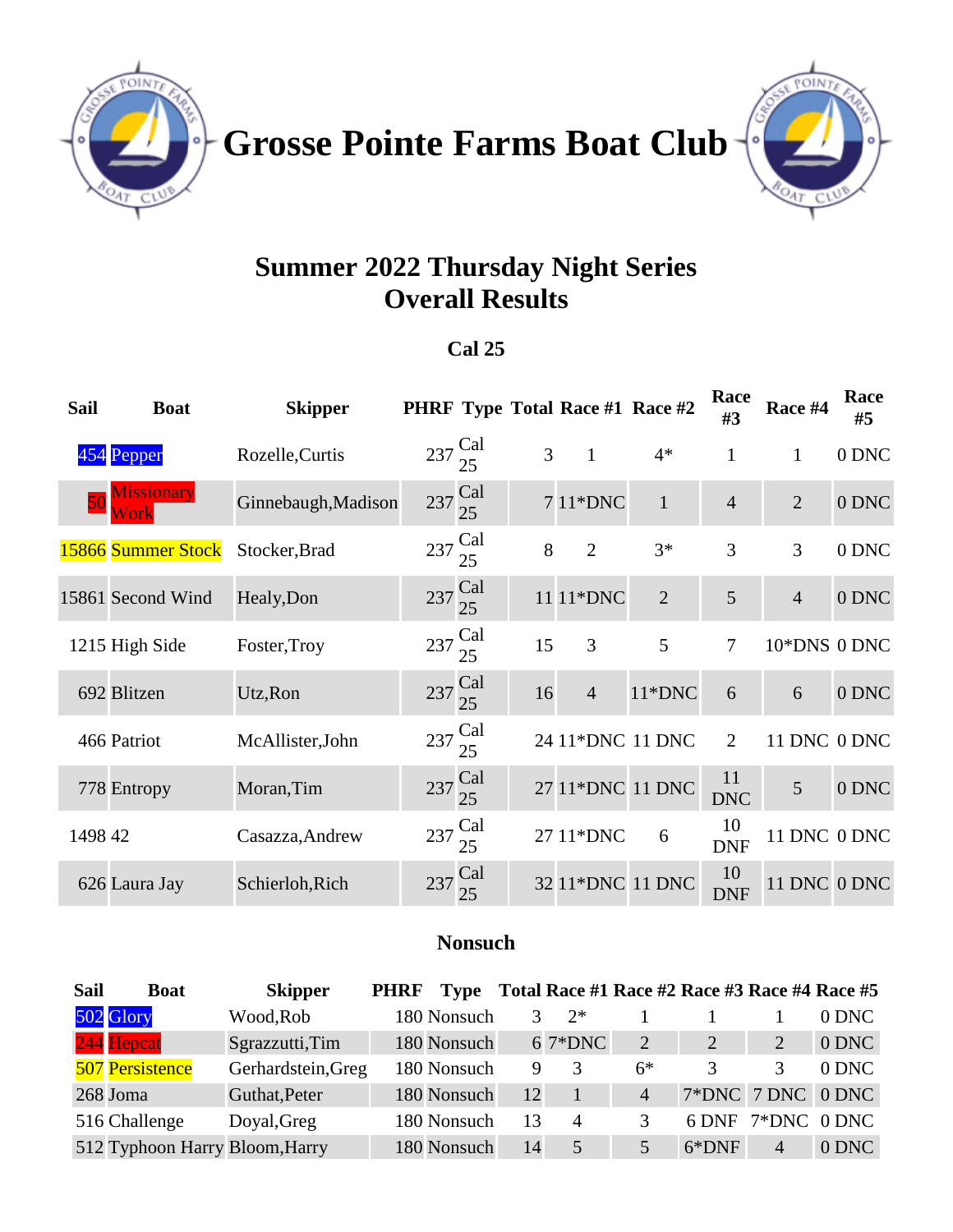#### **Catalina 27**

| <b>Sail</b> | <b>Boat</b>   | <b>Skipper</b>                 |            |             | PHRF Type Total Race #1 Race #2 Race #3 Race #4 Race #5 |                   |               |          |
|-------------|---------------|--------------------------------|------------|-------------|---------------------------------------------------------|-------------------|---------------|----------|
|             | 1646 Escape   | Zimmerman, Bret                | 219 Cat 27 | $3 \quad 1$ |                                                         | $2^*$             |               | $0$ DNC. |
|             | 6016 Business | Maitland, Ted                  | 219 Cat 27 | $56*DNC$    | 2                                                       | $\vert 1 \rangle$ | 2             | $0$ DNC  |
|             |               | 6426 MEII Too Trost, Nick      | 219 Cat 27 | $8 \quad 2$ | $\mathcal{R}$                                           | $5*DNF$           | $\mathcal{F}$ | $0$ DNC  |
|             |               | 5013 Ellen Rose Wright, Vernon | 225 Cat 27 |             | 18 6*DNC 6 DNC 6 DNC 6 DNC 0 DNC                        |                   |               |          |
|             |               | 20820 Ballinderry Schmidt, Ric | 219 Cat 27 |             | 18 6*DNC 6 DNC 6 DNC 6 DNC 0 DNC                        |                   |               |          |

## **Spinnaker B**

| Sail               | <b>Boat</b>    | <b>Skipper</b>  | <b>PHRF</b> | <b>Type</b>          | <b>Total</b> | Race<br>#1                       | Race<br>#2     | Race<br>#3     | Race<br>#4     | Race<br>#5 |
|--------------------|----------------|-----------------|-------------|----------------------|--------------|----------------------------------|----------------|----------------|----------------|------------|
|                    | 377 Lady Luck  | Lady, Paul      |             | 126 T10              | 4            |                                  | $2*$           | $\overline{2}$ |                | 0 DNC      |
|                    | 176 Friendship | Scheibner, Doug |             | 129 T <sub>10</sub>  | 6            | $4*$                             | 1              | 3              | 2              | 0 DNC      |
|                    | 148 Ariel      | Aitken, Mark    |             | 165 Tartan 33        |              | 8 9*DNC                          | $\overline{4}$ |                | 3              | 0 DNC      |
|                    | 25108 Baron    | Stuck, Randy    |             | 117 J/29             | 9            | $\overline{2}$                   | 3              | $4*$           | $\overline{4}$ | 0 DNC      |
|                    | 25112 Nitasy   | Weinkauf, David | 121         | Nelson / Marek<br>36 | 13           | 3                                | 5              | 9*DNC          | 5              | 0 DNC      |
| <b>52142 Blues</b> |                | Nakai, Yoshi    |             | 147 Express 27       |              | 20 9*DNC                         | 6              | 8 DNF          | 6              | 0 DNC      |
|                    | 69 Tyeera      | Roberts, Sally  |             | 252 Bristol 27       |              | 25 9*DNC                         | 7              | 9 DNC          | 9 DNC          | 0 DNC      |
| 25551              | Growl<br>Tiger | Thoma, Richard  |             | 165 3000             |              | 27 9*DNC 9 DNC 9 DNC 9 DNC 0 DNC |                |                |                |            |

### **Sport Boat**

| Sail | <b>Boat</b>           | <b>Skipper</b>      | <b>PHRF</b>                   | <b>Type</b>                  | <b>Total</b> | Race<br>#1 | Race<br>#2     | Race<br>#3 | Race<br>#4        | Race<br>#5 |
|------|-----------------------|---------------------|-------------------------------|------------------------------|--------------|------------|----------------|------------|-------------------|------------|
|      | 695 Tomfoolery        | Vigrass, Craig      |                               | $99\frac{\text{Melges}}{24}$ | 3            | $1*$       |                |            |                   | 0 DNC      |
|      | 28 Legacy             | Sorbie, Scott       |                               | 87 J/88                      |              | 7 6*DNC    | 2              | 2          | 3                 | 0 DNC      |
|      | 43 zizag              | Conger, Stephen     | $102\frac{\text{Viper}}{640}$ |                              | 10           | 2          | 6*DNC 6 DNC    |            | $\overline{2}$    | 0 DNC      |
|      | 10116 Shockwave       | Hutt, John          |                               | 78 101                       |              | 10 6*DNC   | 3              | 3          | $\overline{4}$    | 0 DNC      |
| 405  | White Water<br>Dragon | White, Tom &<br>Mel |                               | 93 First 40.7                | 12           | 3          | $\overline{4}$ |            | 5 DNF 6*DNC 0 DNC |            |